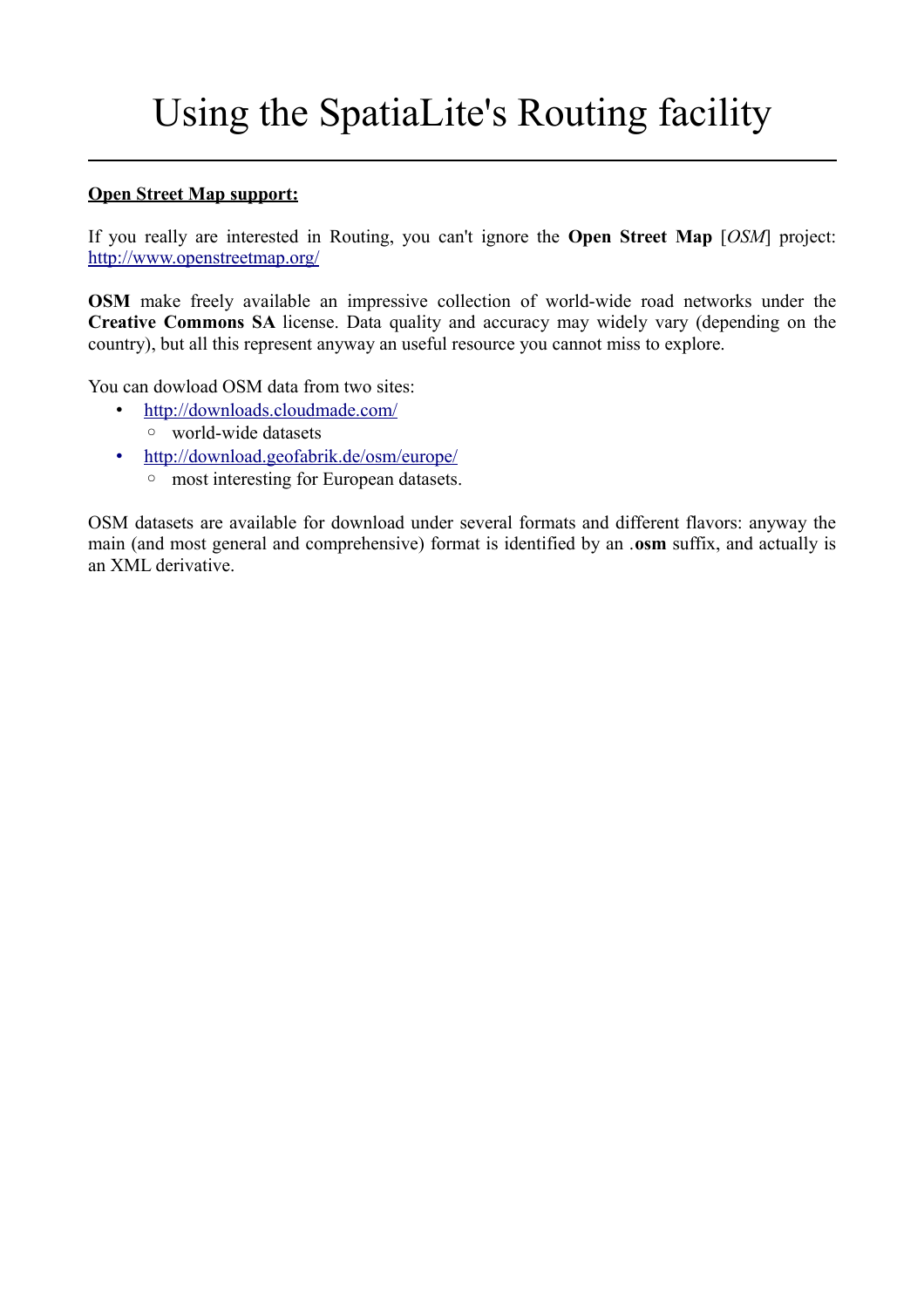### **Loading an OSM dataset into some SpatiaLite DB:**

In this tutorial we'll use the dataset available for download at: <http://download.geofabrik.de/osm/europe/luxembourg.osm.bz2>

*Please note*: several OSM datasets are really huge (and thus, requiring lot of time to be parsed and loaded into the SpatiaLite DB.

So we'll use the Luxembourg dataset simply because it's one of the smallest available, but still representing a quite complex and realistic road network.

The file you've just downloaded is compressed using the **bizp2** algorithm: inflating the original **.osm** file isn't at all difficult, because lots of tools are available for both Windows and Linux.

Step #1:

You should create a new (empty) DB using the **spatialite-gui** tool: this preliminary step is required in order to properly initialize the DB, creating any metadata table and feeding the *spatial\_ref\_sys* table. Please, name this DB as: **luxembourg.sqlite**

Once you've created the DB you can quit **spatialite-gui**.

Step #2:

Now you should open a command shell, invoking the CLI tool **spatialite\_osm**

```
C: \rightarrowspatialite osm -o luxembourg.osm -d luxembourg.sqlite -T roads -m
SQLite version: 3.6.20
SpatiaLite version: 2.4.0
using IN-MEMORY database
Loading OSM nodes ... wait please ...
         Loaded 327249 OSM nodes
Verifying OSM ways ... wait please ...
         Verified 12361 OSM ways
Disambiguating OSM nodes ... wait please ...
       Found 14 duplicate OSM nodes - fixed !!!
Loading network ARCs ... wait please ...
         Loaded 23869 network ARCs
Dropping temporary table 'osm tmp nodes' ... wait please ...
        Dropped table 'osm tmp_nodes'
Dropping index 'from to' ... wait please ...
        Dropped index 'from to'
exporting IN MEMORY database ... wait please ...
        IN MEMORY database succesfully exported
VACUUMing the DB ... wait please ...
         All done: OSM graph was succesfully loaded
C: \>
```
All right, the OSM dataset **luxembourg.osm** has just been loaded into the table **roads** contained into the SpatiaLite DB named **luxembourg.sqlite**.

*Please note*: we've used an IN-MEMORY database [-m] in order to speed-up the loading process (that is quite complex and time consuming).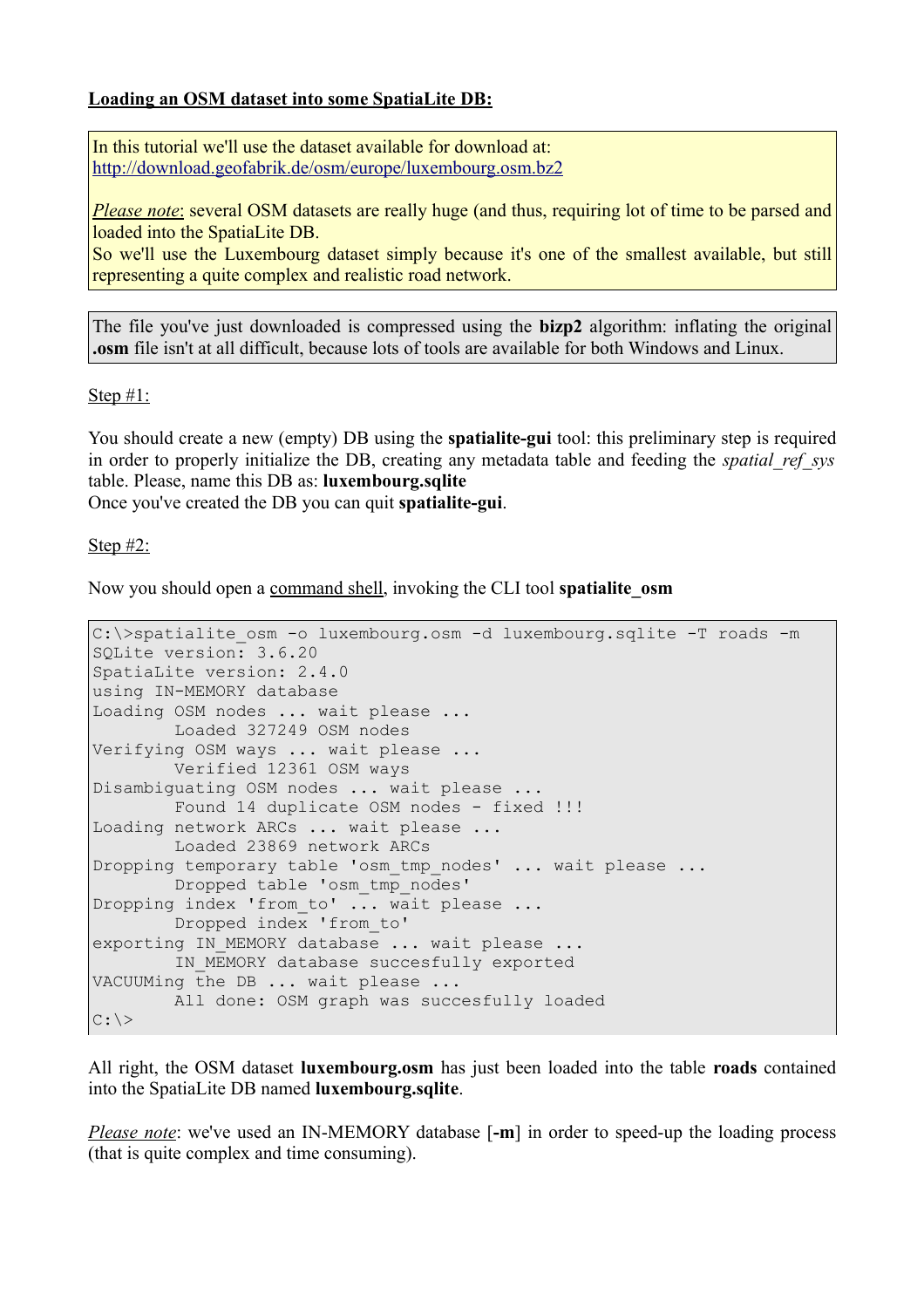## **Using the interactive Routing facility:**

Once we've loaded the OSM dataset into the *luxembourg.sqlite* DB we can launch the **spatialite-gis** tool, connecting this DB.

| spatialite-gis [a minimalistic GIS based on SpatiaLite]                                                                                                                                                                                                                                                                           |  |
|-----------------------------------------------------------------------------------------------------------------------------------------------------------------------------------------------------------------------------------------------------------------------------------------------------------------------------------|--|
| Files<br><b>BOGE</b><br>脸                                                                                                                                                                                                                                                                                                         |  |
| No DB connected<br>spatialite-gis<br>The 'symbol_bitmaps' table doesn't exists<br>Can I create and initialize this table ?<br>Options<br>○ Yes, create this Table and ask me again for any other missing table<br>⊙ Yes, create any missing Table and don't ask me any longer<br>O No, I'm not willing to create this Table<br>OK |  |

Step #1: create any missing GIS specific auxiliary table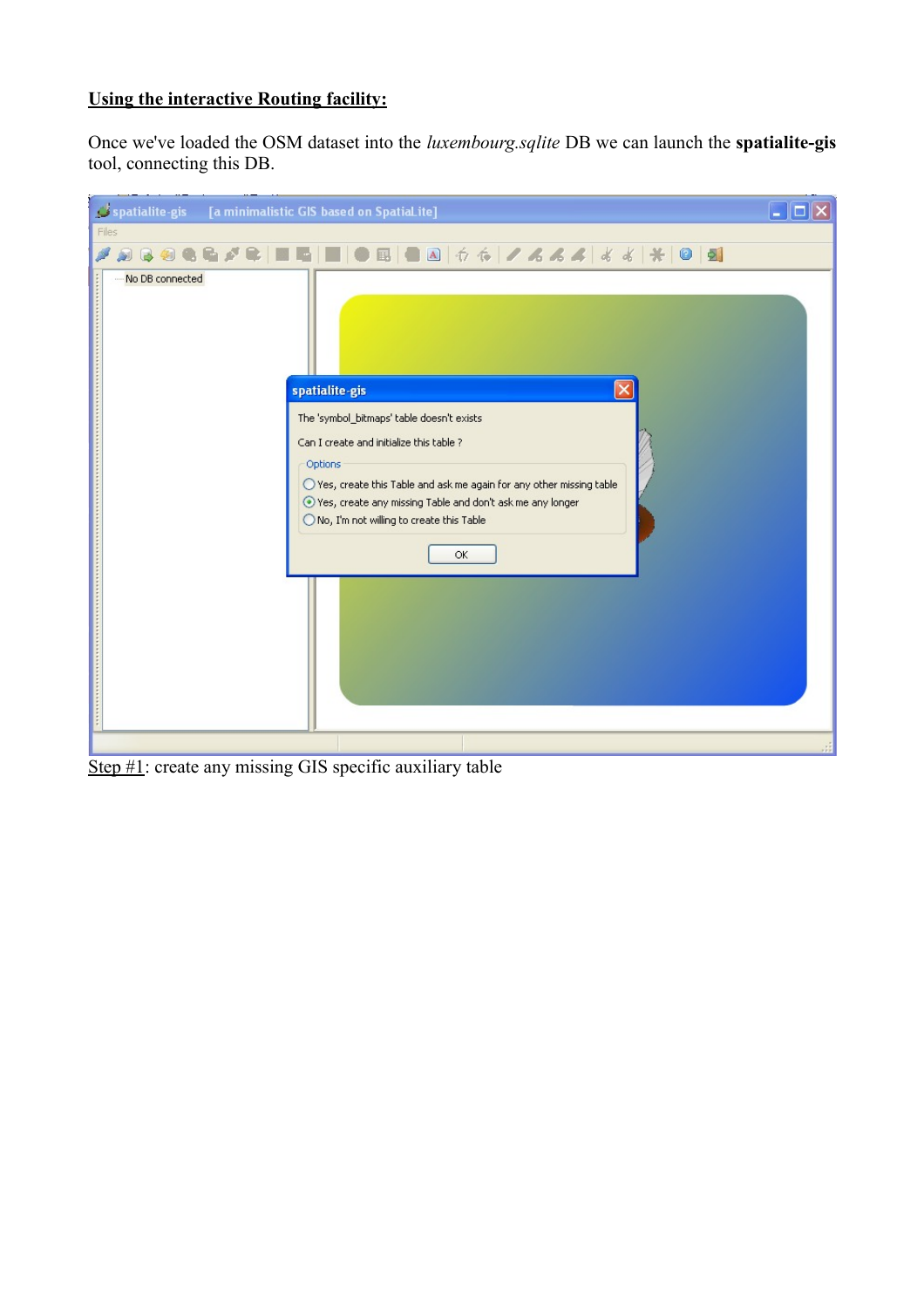

Step #2: set up a more convenient graphic rendering and activate the Labeling feature.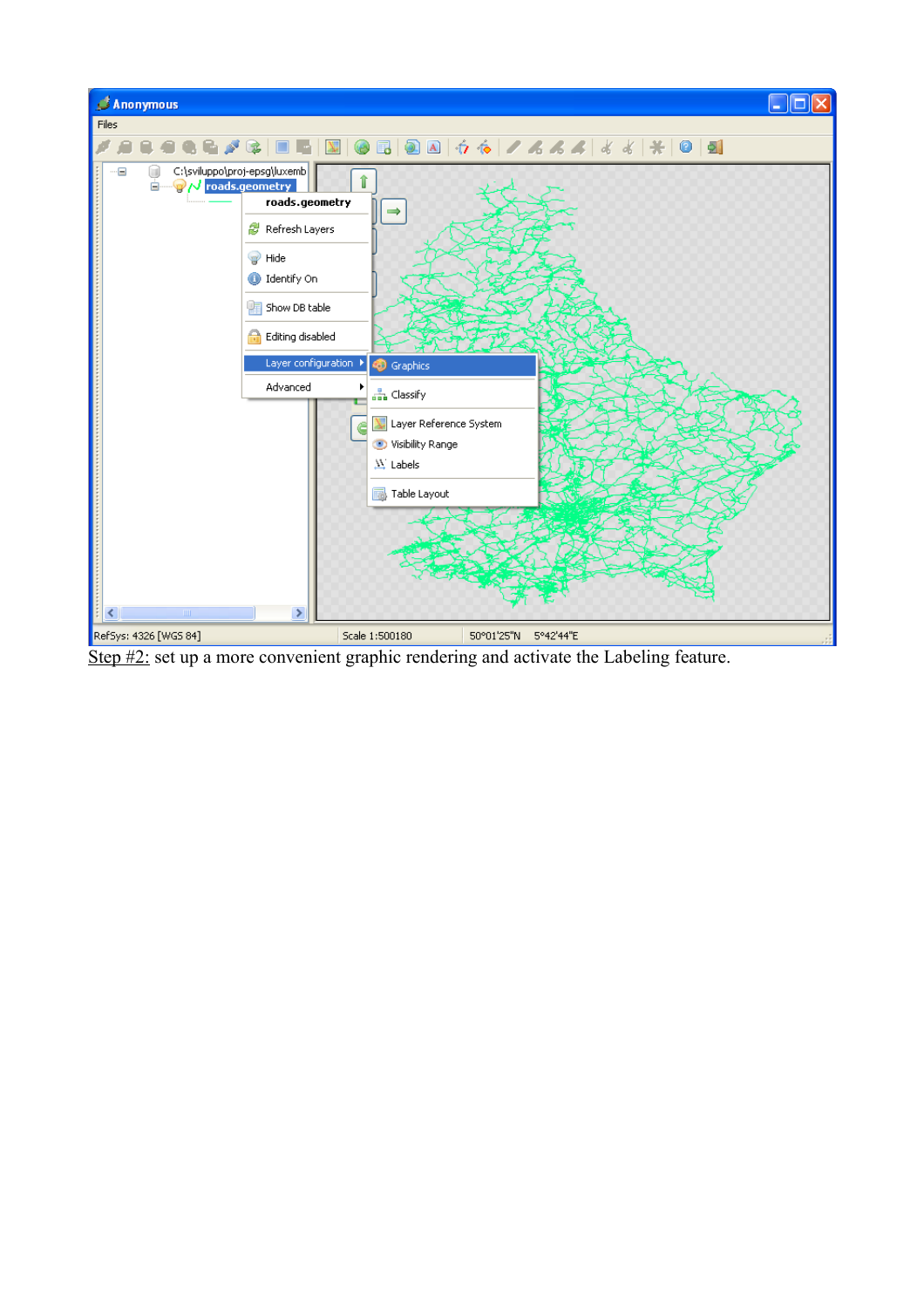

Step #3: now we can build a full feathered Network. *Please note*: since now we simply have an ordinary Linestring layer, not yet a Network.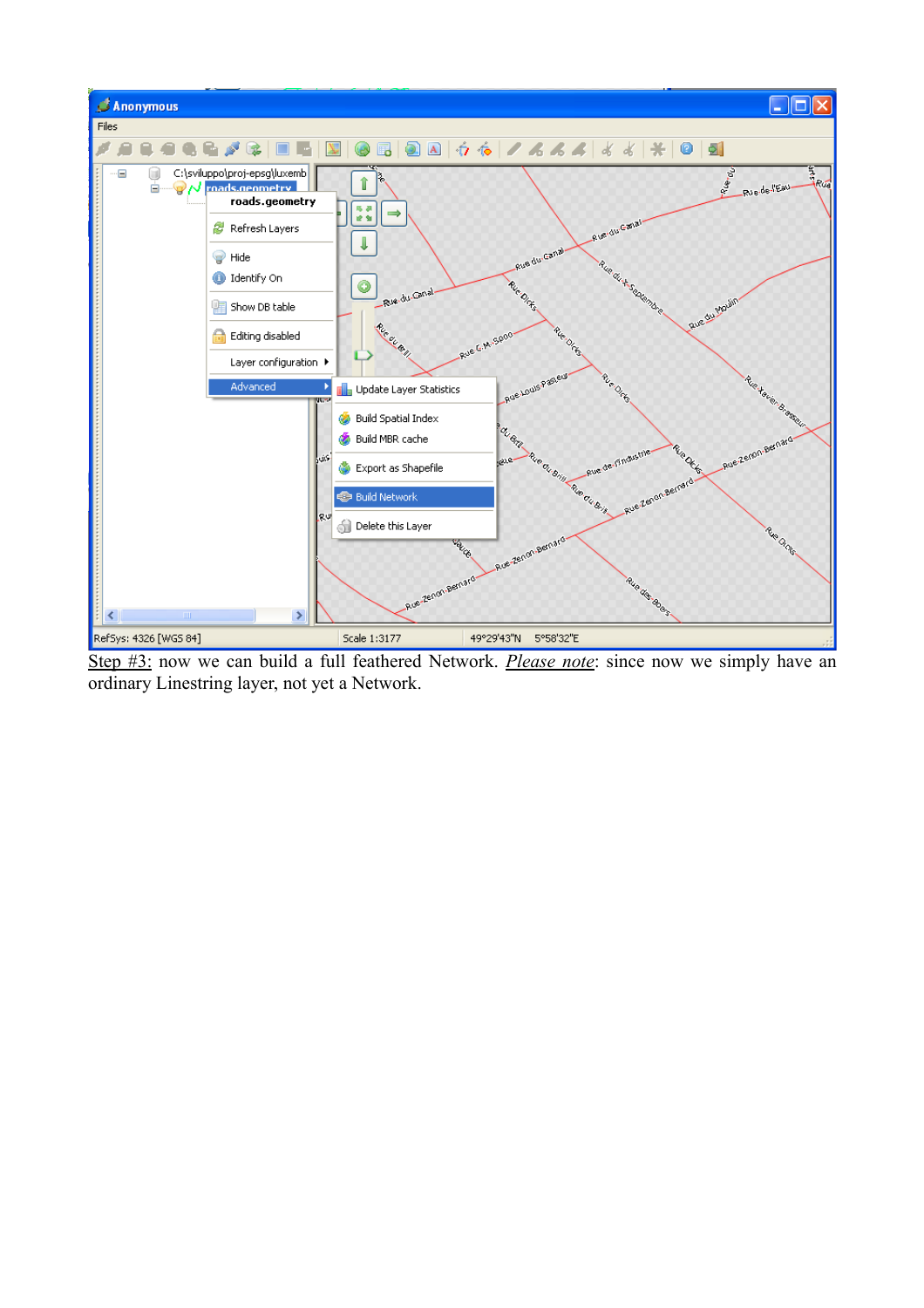

Step  $#4$ : apply the above settings and then confirm.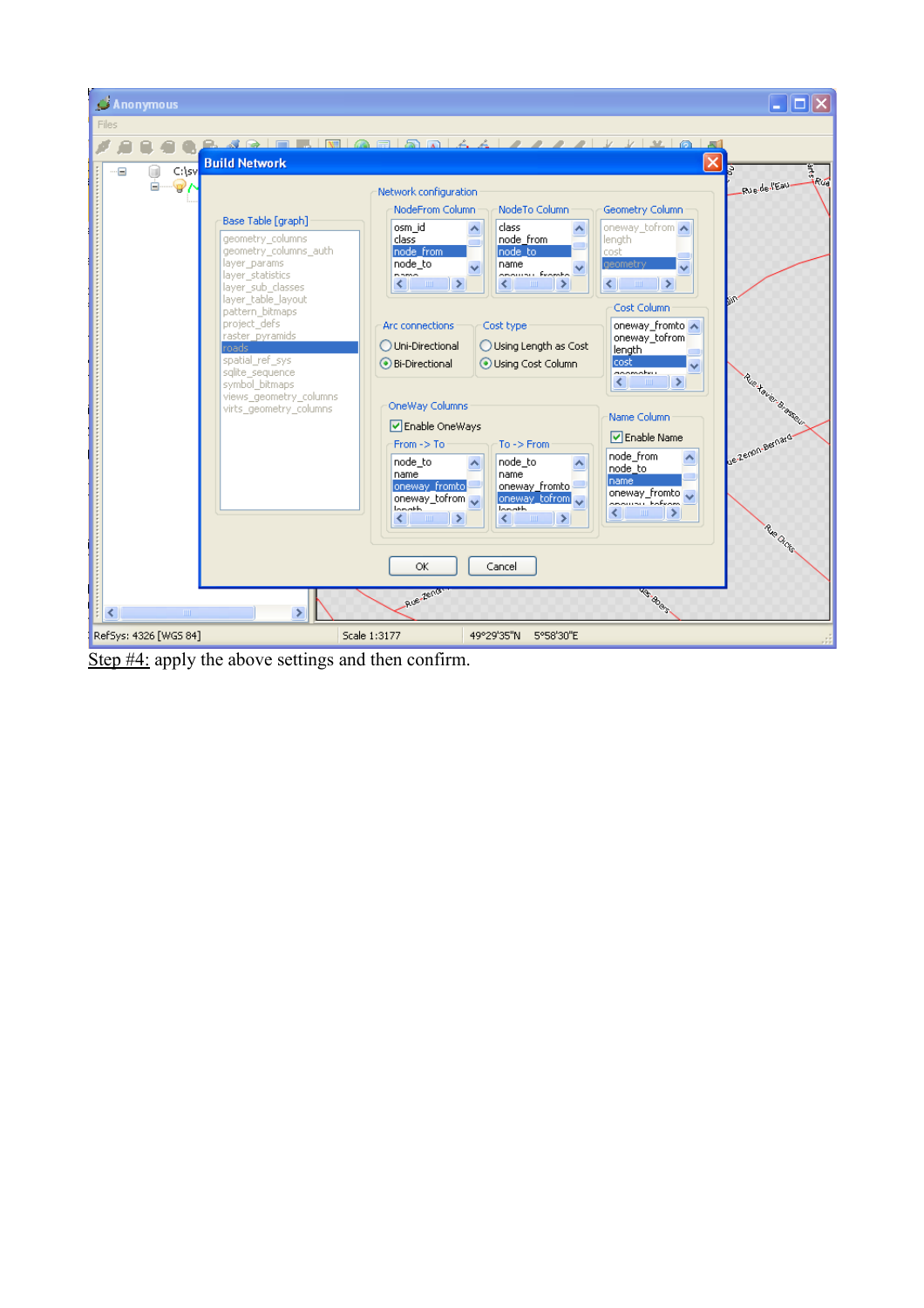

#### **Please note:**

- a Network is identified as a special Layer, assuming the *link* symbol
- a Network always is **read-only**: consequently no Edit operation is allowed
- you can revert back to the original plain Linestring Layer simply dropping an existing Network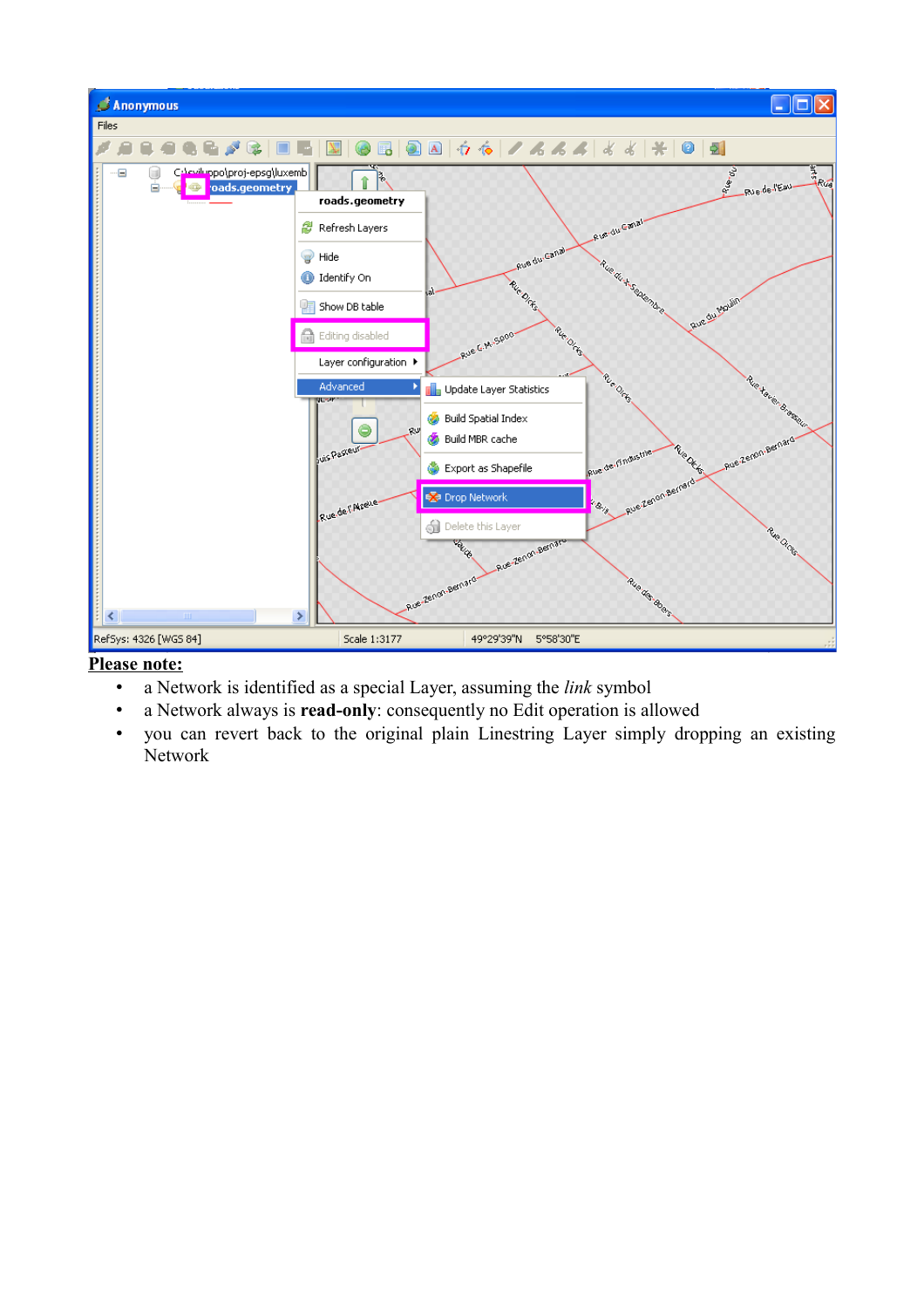

Step #5: when a Network Layer is activate, moving the mouse over the map will show a cross marker each time a Network Node is intercepted.

You can then use the context menu (by pressing a *right-click*) and fix the Start or End nodes for the Route you wish to set.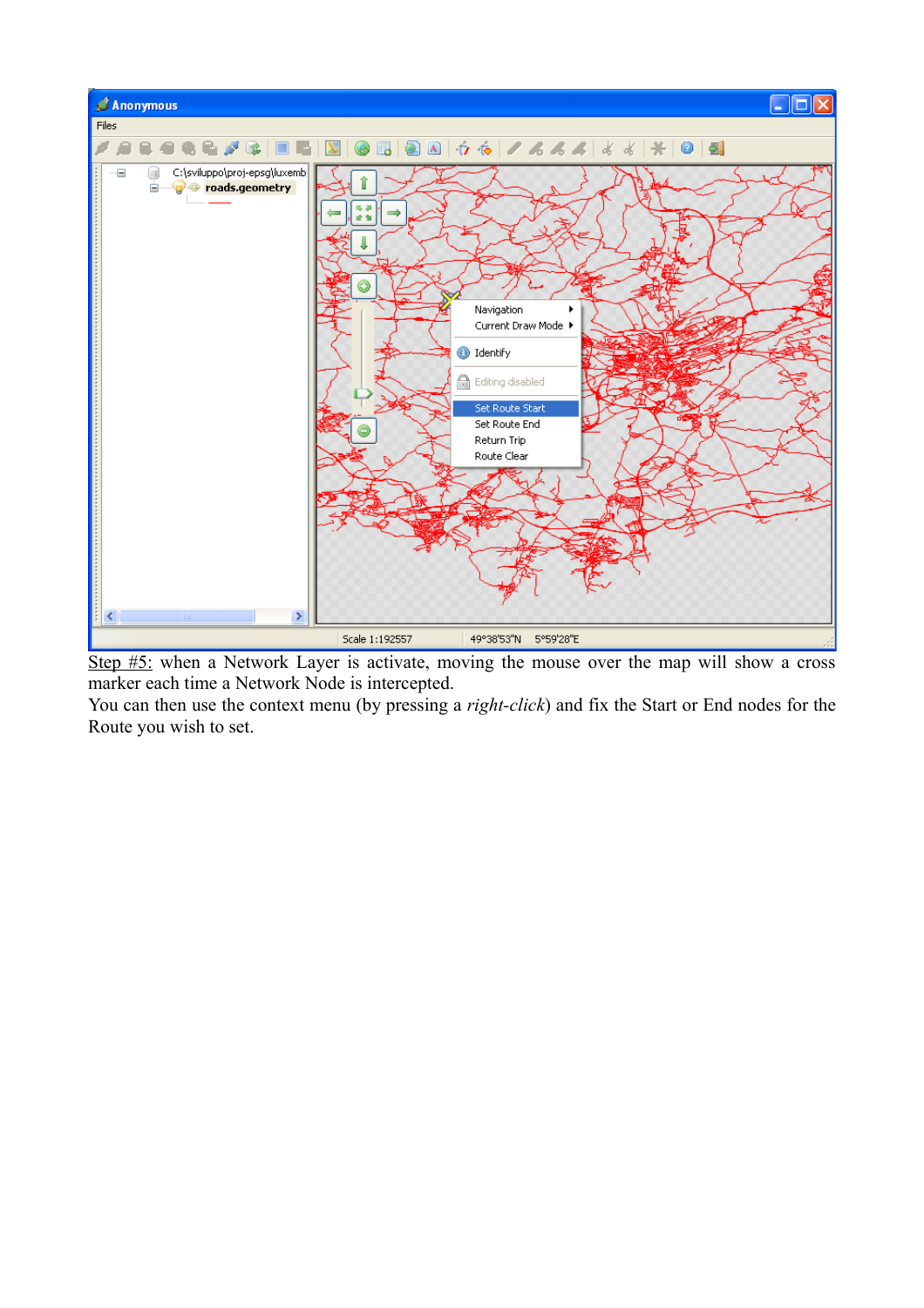

Step #6: then you have to repeat the above step in order to set the Route destination node.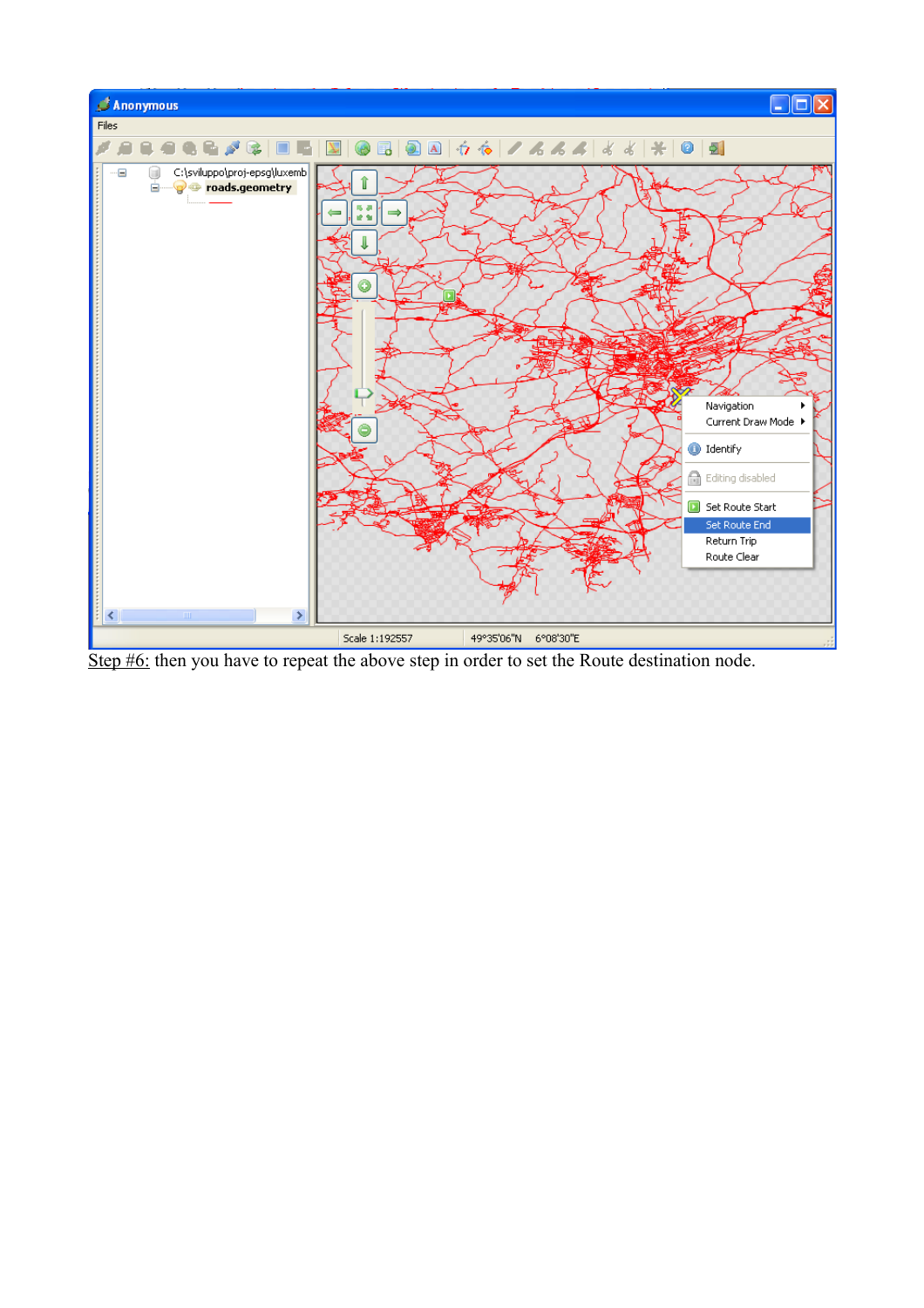

Step #7: as soon as you identify both Route extreme Nodes, a Routing solution will be computed, and the resulting path will be shown over the map. Please note that:

- the error message **Unreachable destination** means that your Network is someway broken (missing nodes, wrong one-way settings and so on)
- you are allowed to set a different Start or End, still keeping untouched the opposite extremity of the Route
- you can ask to compute the return trip for the same extremities [yes, this is really useful to check one-ways]
- and you can clear at all any currently set Route.